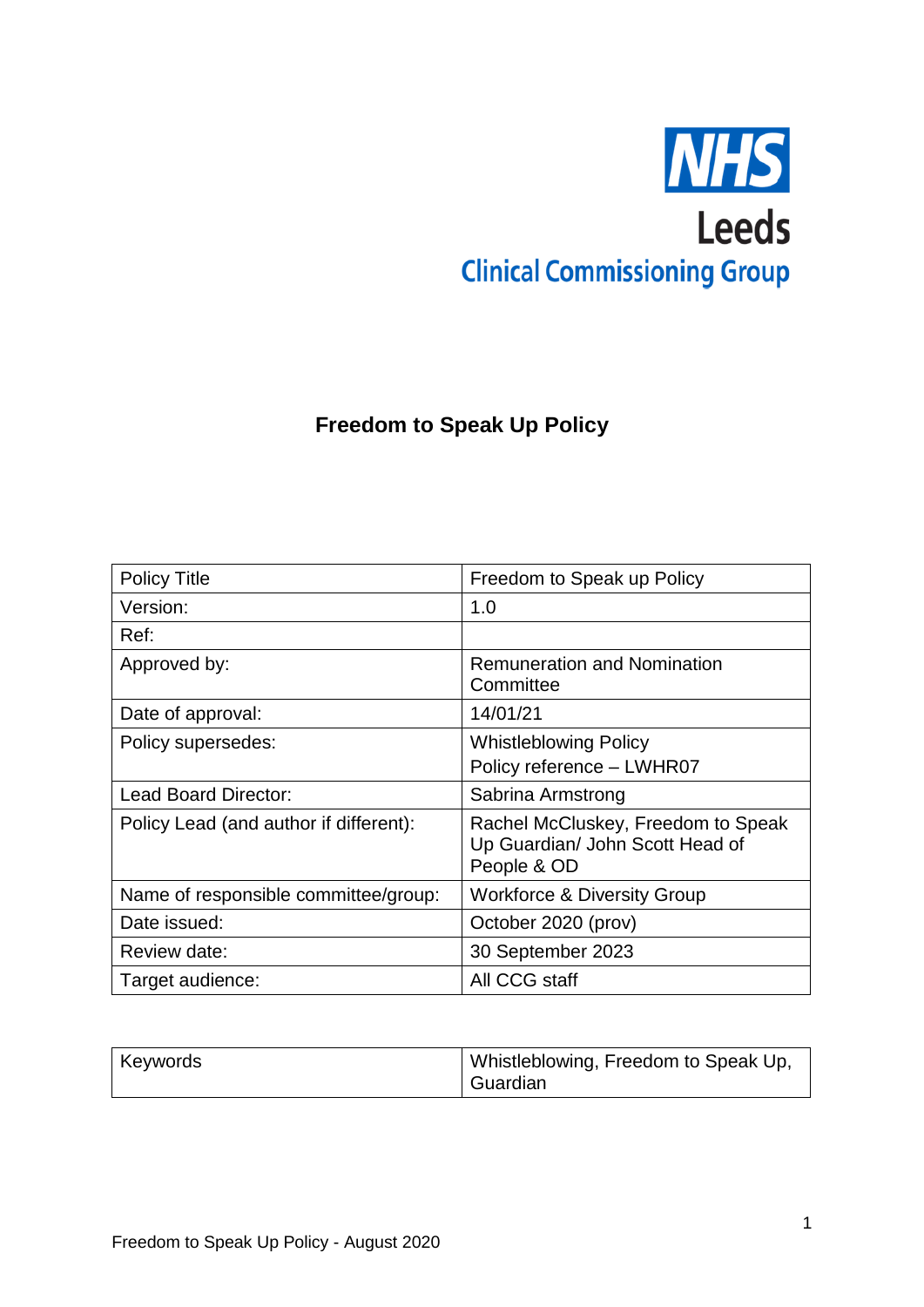# **Contents**

| Paragraph |                                                     | Page |
|-----------|-----------------------------------------------------|------|
|           | Summary – how to raise a concern pathway            | 3    |
| 1         | Purpose                                             | 5    |
| 2         | Background/Context                                  | 5    |
| 3         | <b>Definitions</b>                                  | 5    |
| 4         | Roles and Responsibilities                          | 5    |
| 5         | <b>Policy Effect</b>                                | 6    |
| 6         | <b>Equality Analysis</b>                            | 10   |
| 7         | <b>Consultation and Review Process</b>              | 10   |
| 8         | Standards/Key Performance Indicators                | 10   |
| 9         | Process for Monitoring Compliance and Effectiveness | 13   |

# Appendix

| A vision for raising concerns in the NHS |
|------------------------------------------|
|------------------------------------------|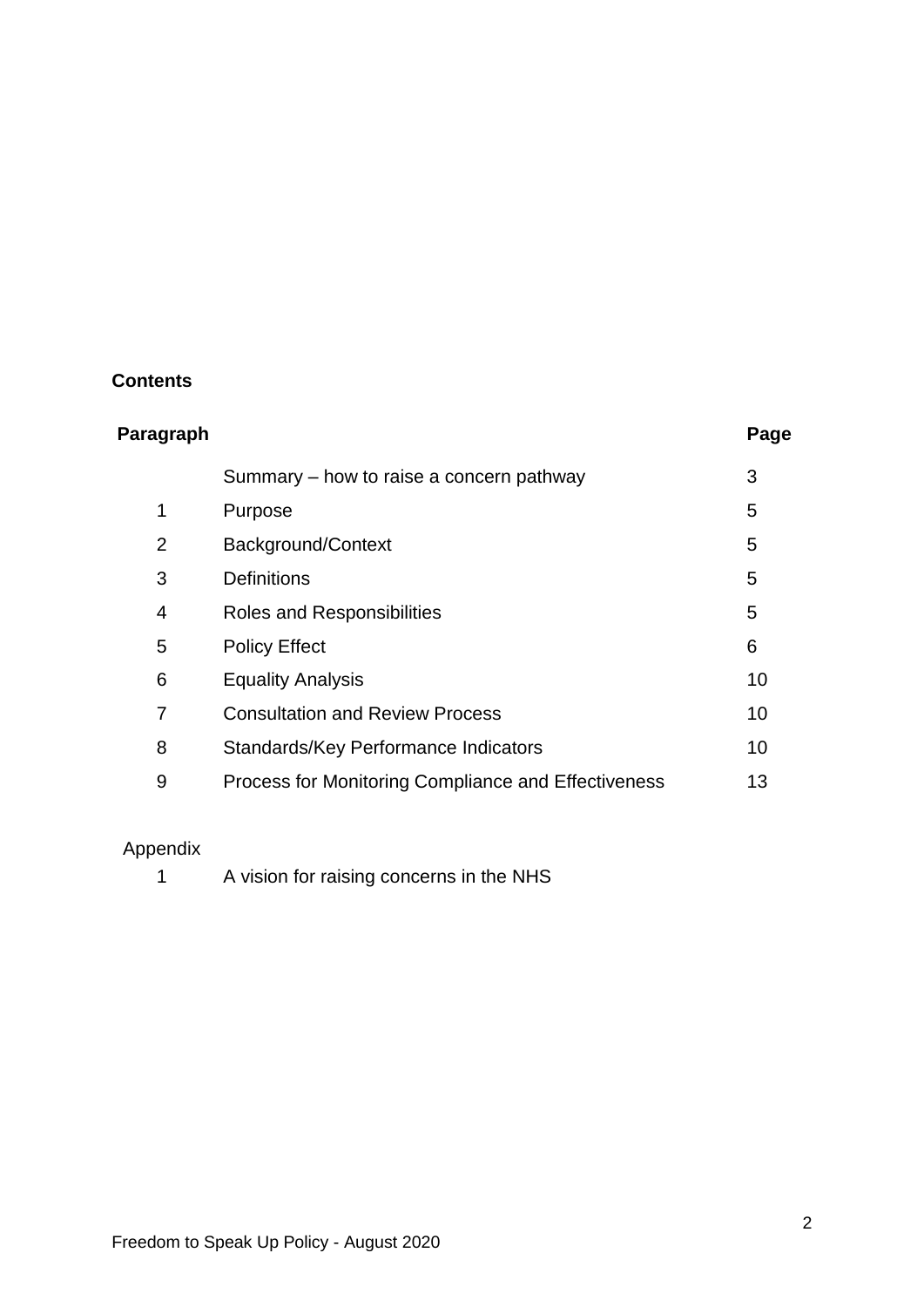#### **Staff Summary**

Speaking up about any concern you have at work is really important. In fact, it's vital because it will helps to keep improving services for all patients and the working environment for staff.

You may feel worried about raising a concern, but please don't be put off. In accordance with the duty of candour, the CCG's senior leaders and entire board are committed to an open and honest culture. Concerns you raise will be looked into and staff who raise concerns will always have access to the support they need. The CCG is committed to an open and transparent culture where staff are actively encouraged and feel safe to raise concerns.

This policy is based on the national NHS best practice policy and is designed to encourage you to report and raise concerns early on.

This policy sets out:

- The CCG's commitment to you to deal with your concern seriously, fairly and properly.
- What is expected of you in relation to raising a concern.
- The process of raising a concern, who you should contact, how issues will be addressed and how individuals who raise concerns will be supported.
- Where you can go for advice and guidance.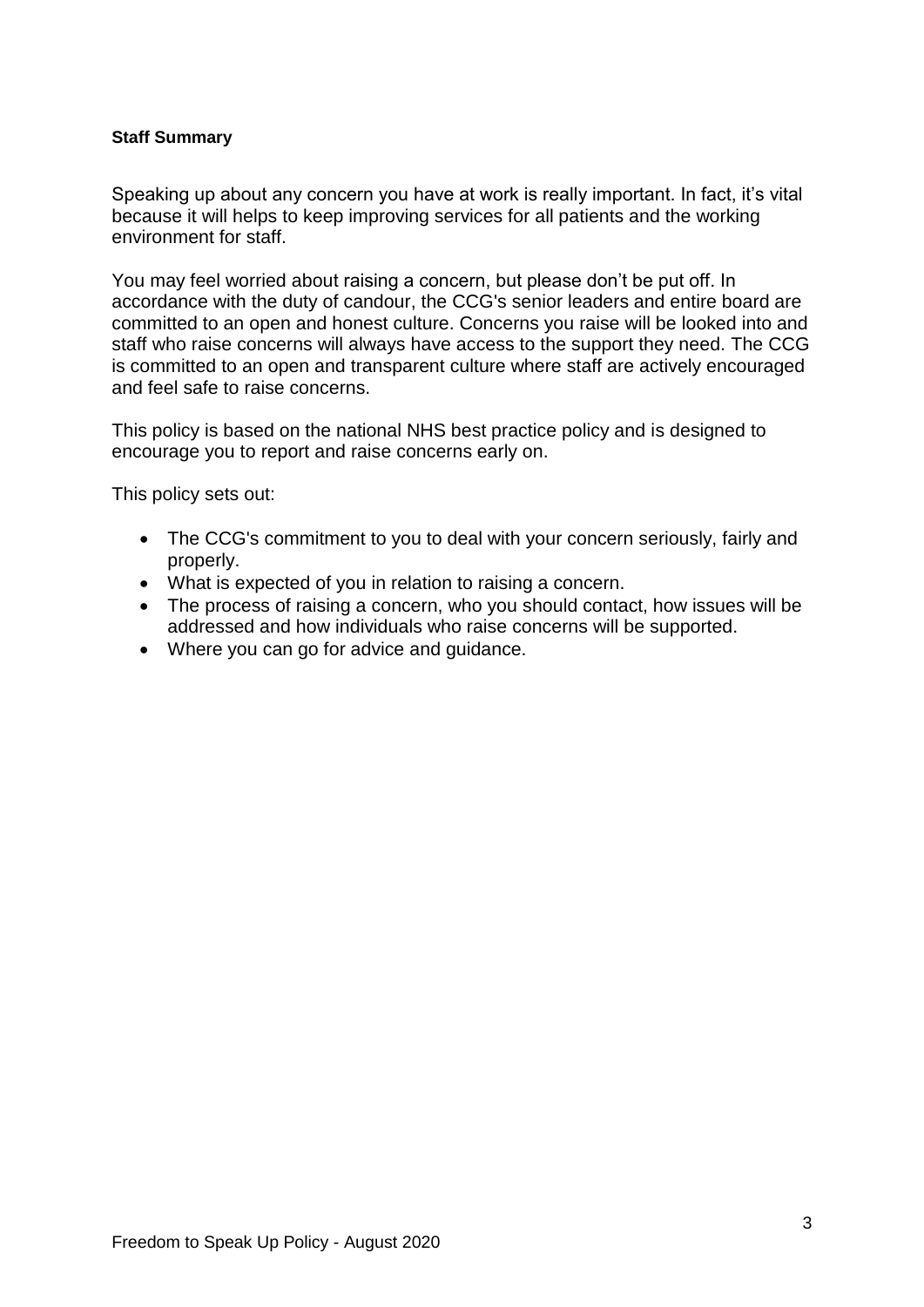# **How to Raise a Concern**

This process is aimed at making it easier for you to raise a concern. We hope that most concerns can be dealt with quickly and effectively with your local managers and teams. To cover all situations, we have developed a range of options for you.

#### **Step 1**

If you have a concern, we hope you will feel able to raise it with your line manager, supervisor, or lead clinician as soon as possible. You can do this verbally or in writing.

#### **Step 2**

If you feel unable to raise the matter with your manager or you have done this and feel it has not resolved the concern, please raise the matter with our Freedom to Speak up Guardian.

#### **What to do next**

If steps 1 and 2 have been followed and you still have concerns that you feel have not be been adequately addressed, you can contact:

- The Chief Executive at [tim.ryley@nhs.net](mailto:tim.ryley@nhs.net)
- The Non-Executive Director with responsibility for whistleblowing, Sam Senior at [Samantha.senior@nhs.net](mailto:Samantha.senior@nhs.net)
- Any member of the Board.

If you need any contact details, you can email the HR team at [leeds.ccg@hrgeneral@nhs.net](mailto:leeds.ccg@hrgeneral@nhs.net)

#### **Independent Advice and Support**

If you are unsure or worried about whether to use this policy or you want confidential and independent advice and support at any stage, there are a number of contacts available to you:

- Your Trade union representative
- Protect (the independent whistleblowing charity) on 020 3117 2520 or by email at [whistle@protect-advice.org.uk](mailto:whistle@protect-advice.org.uk)
- Your professional regulatory body
- NHS and Social Care Whistleblowing Helpline on 08000724725.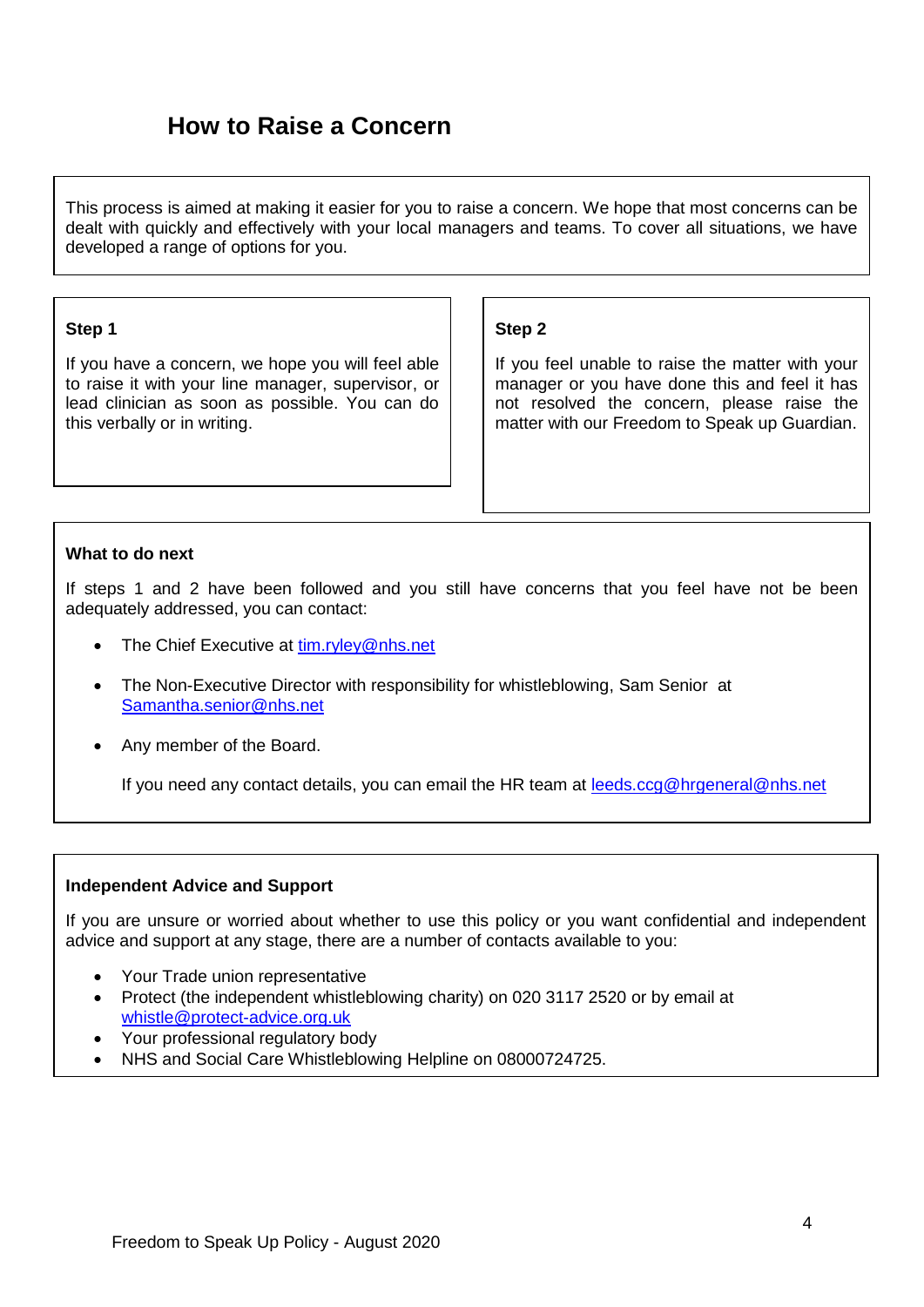# **1 PURPOSE**

The Freedom to Speak Up Policy sets out the methods by which staff can raise concerns, details how their concerns will be dealt with and outlines the internal and external support available to them.

# **2 BACKGROUND/CONTEXT**

This policy is based on the "standard integrated policy", a national policy, which was one of the recommendations of the review by Sir Robert Francis into whistleblowing into the NHS, aimed at improving the experience of whistleblowing in the NHS. It includes all elements of the national policy, as well as local arrangements.

# **3 DEFINITIONS**

**Raising concerns / speaking up / Whistleblowing:** Telling someone about risk, malpractice or wrongdoing you think is damaging the service the CCG provides.

**CCG Freedom To Speak Up Guardian:** Individual who has been appointed by the Board to listen to staff who raise concerns and ensures appropriate action is taken, who has responsibility for supporting the embedding of an open and transparent culture across the organisation and who provides assurance to the Board regarding the CCG's raising concerns arrangements. (As of 1 September 2020, it is Sam Senior)

**Local Freedom to Speak Up Lead:** Individual who has volunteered for the role, who listens to staff who raise concerns and ensures appropriate action is taken, has responsibility for supporting the embedding of an open and transparent culture within the CCG. (As of 1 September 2020, it is Rachel McCluskey [rachel.mccluskey1@nhs.net](mailto:rachel.mccluskey1@nhs.net))

## **4 ROLES AND RESPONSIBILITIES**

The **Board** has overall responsibility for CCG Policy. The Board will receive an annual report in respect of this policy, including usage, feedback from staff and learning as a result of concerns raised.

The designated **Non-Executive Director**, will have oversight of the Policy. They will provide assurance regarding arrangements through the annual report to the Board. They will also be available as an independent route to review cases where concerns have been raised with a line manager or Freedom to Speak Up Lead or Guardian and appropriate action has not been taken.

The **Chief Executive** is the Accountable Officer for the implementation of this policy and for ensuring that the CCG deals with concerns effectively.

The **Director of Organisational Effectiveness** is responsible for overseeing the implementation and monitoring of this policy, including ensuring the policy is reviewed and amended as necessary. They are also responsible for maintaining a record of reported concerns, including the actions taken in response, and to report this to the Executive Team on an annual basis. They also support the Freedom to Speak Up Guardian and Lead(s).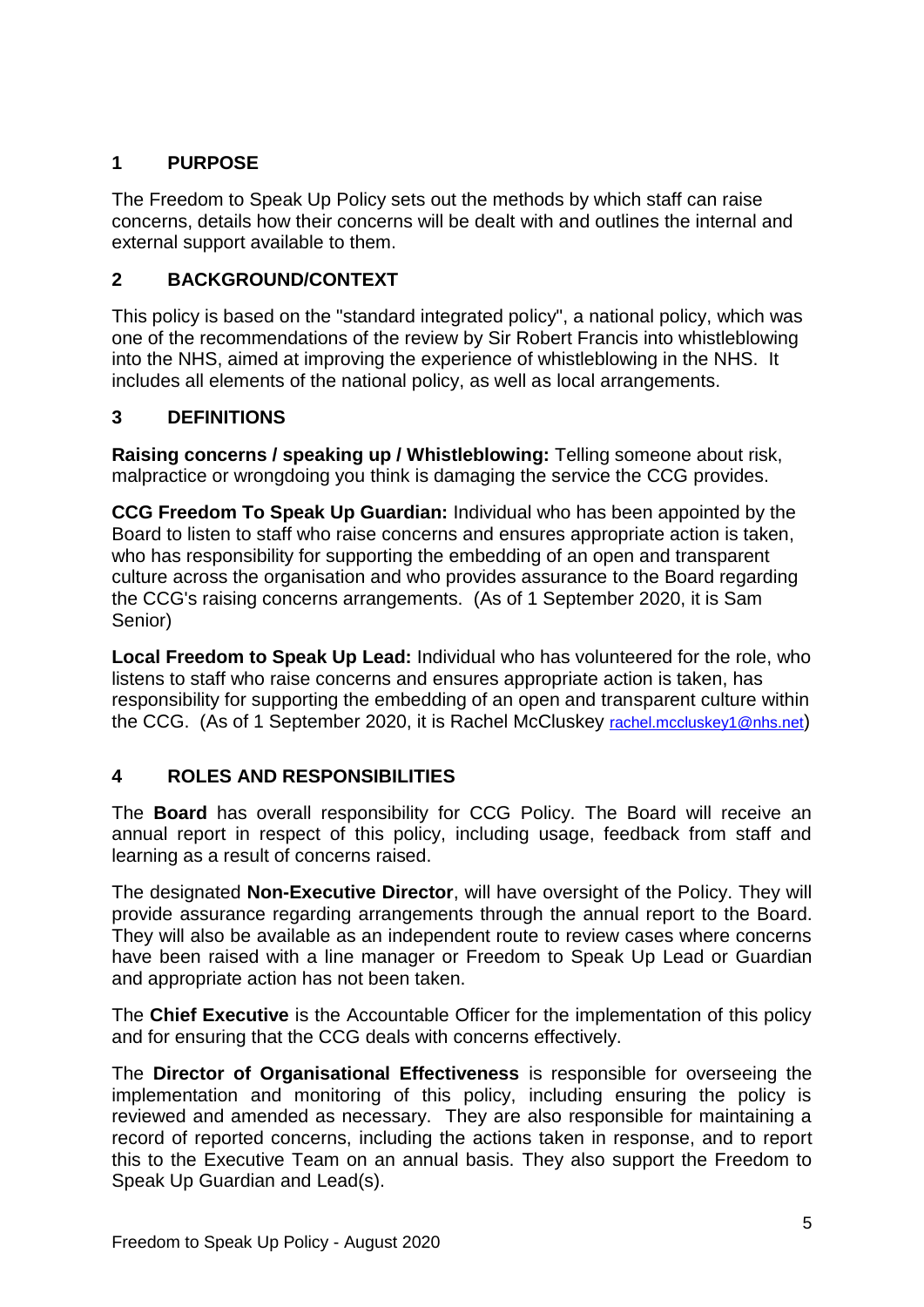**The Freedom To Speak Up Guardian** listens to staff who raise concerns and ensure appropriate action is taken, have responsibility for supporting the embedding of an open and transparent culture across the organisation and who provides assurance to the Board regarding the CCG's raising concerns arrangements and development of an open and transparent culture. They are responsible for recording on the CCG template all concerns that are raised with them. They also support the Freedom to Speak Up Lead(s).

**Local Freedom to Speak Up Lead(s)** listen to staff who raise concerns and ensure appropriate action is taken, and have responsibility for supporting the embedding of an open and transparent culture within the organisation. They are responsible for recording on the CCG template all concerns that are raised with them

All **managers and supervisors** are responsible for managing reported concerns in accordance with this policy. They are also responsible for responding to concerns and ensuring that any issues are managed promptly, thoroughly and fairly.

**Staff** have a duty to report concerns and are responsible for ensuring that any concerns raised are raised in line with this policy.

## **5 POLICY EFFECT**

#### **What concerns can I raise?**

A vision for how concerns should be raised within the NHS is at Appendix 1.

You can raise a concern about **risk, malpractice or wrongdoing** you think is harming the service the CCG provides. Just a few examples of this might include (but are by no means restricted to):

- unsafe patient care
- unsafe working conditions
- inadequate induction or training for staff
- lack of, or poor, response to a reported patient safety incident
- suspicions of fraud (which can also be reported to our local counter-fraud team)
- a bullying culture (across a team or organisation rather than individual instances of bullying).

Remember that if you are a healthcare professional you may have a professional duty to report a concern. **If in doubt, please raise it.** 

Don't wait for proof. You are encouraged to raise the matter while it is still a concern. It doesn't matter if you turn out to be mistaken as long as you are genuinely troubled. This policy is not for people with concerns about their employment that affect only them – that type of concern is better suited to one of our HR policies, for example grievance or dignity at work*.* 

#### **Feel safe to raise your concern**

If you raise a genuine concern under this policy, be reassured that you will not be at risk of losing your job or suffering any form of reprisal as a result. Harassment or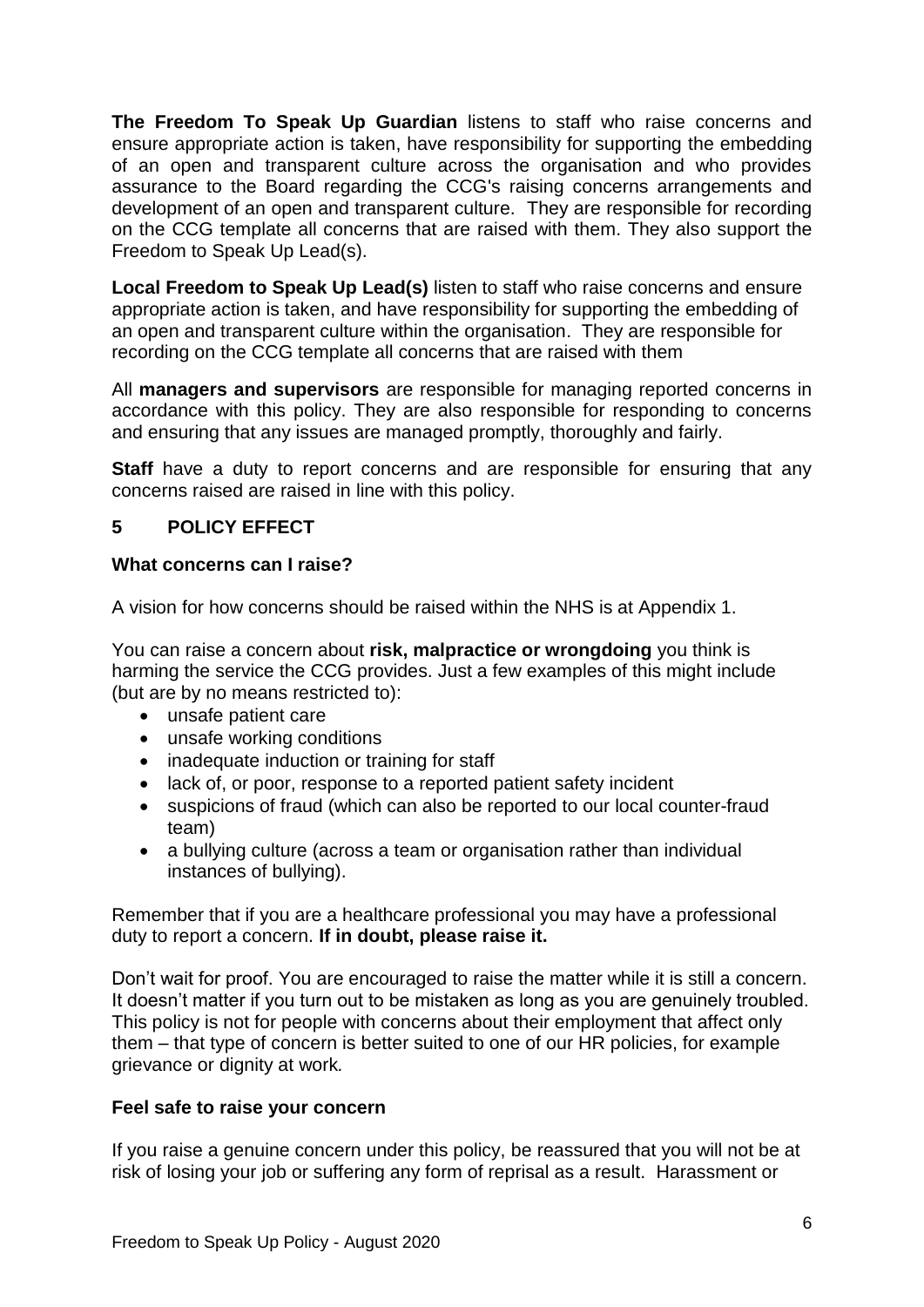victimisation of anyone raising a concern will not be tolerated. Nor will any attempt to bully you into not raising any such concern be tolerated. Any such behaviour from another employee is a breach of our values and, if upheld following investigation, could result in disciplinary action against that employee.

#### **Confidentiality**

The CCG encourages all staff to raise concerns openly, but also appreciates that you may want to raise it confidentially. This means that while you are willing for your identity to be known to the person you report your concern to, you do not want anyone else to know your identity. Therefore, when you request it, your identity will be kept confidential, unless required to disclose it by law (for example, by the police). You can choose to raise your concern anonymously, without giving anyone your name, but that may make it more difficult for it to be investigated thoroughly and for you to be given feedback on the outcome.

#### **Who can raise concerns?**

Anyone who works (or has worked) in the NHS, or for an independent organisation that provides NHS services can raise concerns. This includes agency workers, temporary workers, students and volunteers.

Patients and the public should raise concerns through the PALS process

**E mail:** [NEEDS CONTACT@nhs.net](mailto:NEEDS%20CONTACT@nhs.net)

#### **Who should I raise my concern with?**

In many circumstances the best way to get your concern resolved will be to raise it formally or informally with your line manager. Where you don't think it is appropriate to do this, or if raising it with your line manager does not resolve matters, or you do not feel able to raise it with them, you can contact one of the following people:

- The Freedom to Speak Up Lead, Rachel McCluskey, or
- The Freedom to Speak Up Guardian, Sam Senior.

The Local Freedom To Speak Up Guardian is an important, Board appointed role identified in the Freedom to Speak Up review to act as an independent and impartial source of advice to staff at any stage of raising a concern, with access to anyone in the organisation, including the Chief Executive, or if necessary, outside the organisation.

The Freedom to Speak Up Lead is a volunteer who work with individuals who have a concern to raise. They listen to the concern and support the individual to raise their concern in the most effective way. They will, if appropriate investigate concerns which have been raised, or they will appoint an appropriate individual to investigate for them taking into consideration the sensitivities and the need to maintain confidentiality.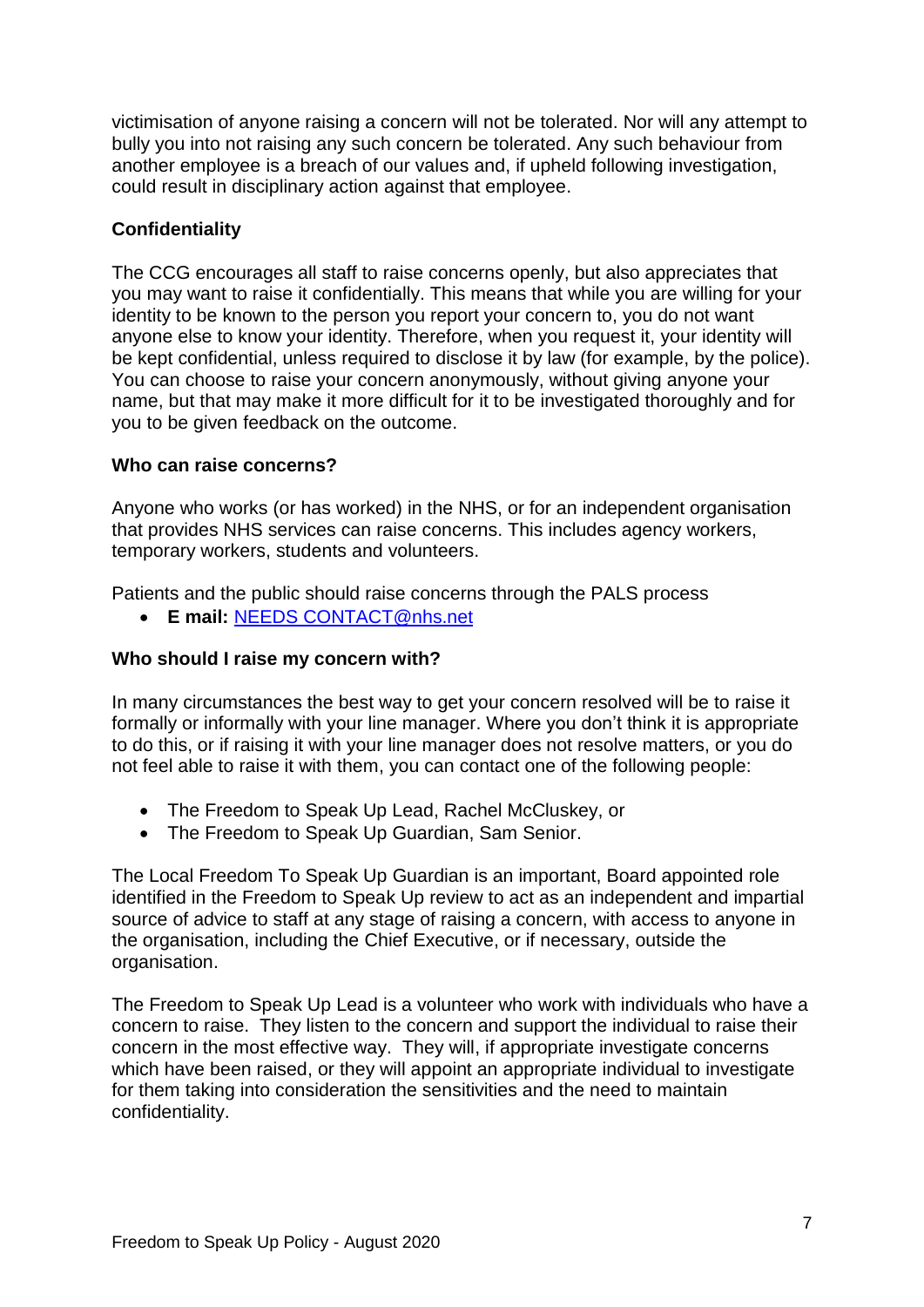If you have raised a concern with your line manager, a CCG Freedom to Speak Up Guardian or Freedom to Speak Up Lead and the concern has not been adequately addressed, you can then contact:

• Any member or the Board.

All these people have been trained in receiving concerns and will give you information about what further support you will get.

Suspicions of fraud, bribery and corruption can be reported to your CCG Counter Fraud Specialists:

- By Post: Counter Fraud, York Teaching Hospital, Park House, Wigginton Road, YO31 8ZZ
- By Phone
- By Email: [marie.hall15@ nhs.net](mailto:marie.hall15@%20nhs.net)

If it is felt, for any reason, that a suspicion of fraud cannot be reported internally, concerns / suspicions can be reported to the NHS Counter Fraud Authority via one of the following methods:

- NHS Fraud & Corruption Reporting Line on 0800 028 40 60
- NHS Fraud & Corruption Reporting Website<https://cfa.nhs.uk/reportfraud>

Please consult with the Anti-Fraud, Bribery and Corruption Policy, for further information, which is available on the intranet or by following this link [Anti-Fraud](http://thehub.leedsth.nhs.uk/Documents/PoliciesandProcedure/Anti-Fraud,%20Bribery%20and%20Corruption%20Policy.docx)  [Bribery and Corruption Policy](http://thehub.leedsth.nhs.uk/Documents/PoliciesandProcedure/Anti-Fraud,%20Bribery%20and%20Corruption%20Policy.docx)

If for any reason you do not feel comfortable raising your concern internally, you can raise concerns with an external body:

- Your Trade Union Representative
- Your professional regulatory body
- Protect (the independent whistleblowing charity) on 020 3117 2520 or by email at [whistle@protect-advice.org.uk](mailto:whistle@protect-advice.org.uk)
- NHS and social care whistleblowing helpline on 08000 724 725

#### **Advice and support**

You can seek advice and support from your line manager or from the Local Freedom to Speak Up Lead or Guardian. However, you can also contact Protect, the Whistleblowing Helpline for the NHS and social care, your professional body or trade union representative.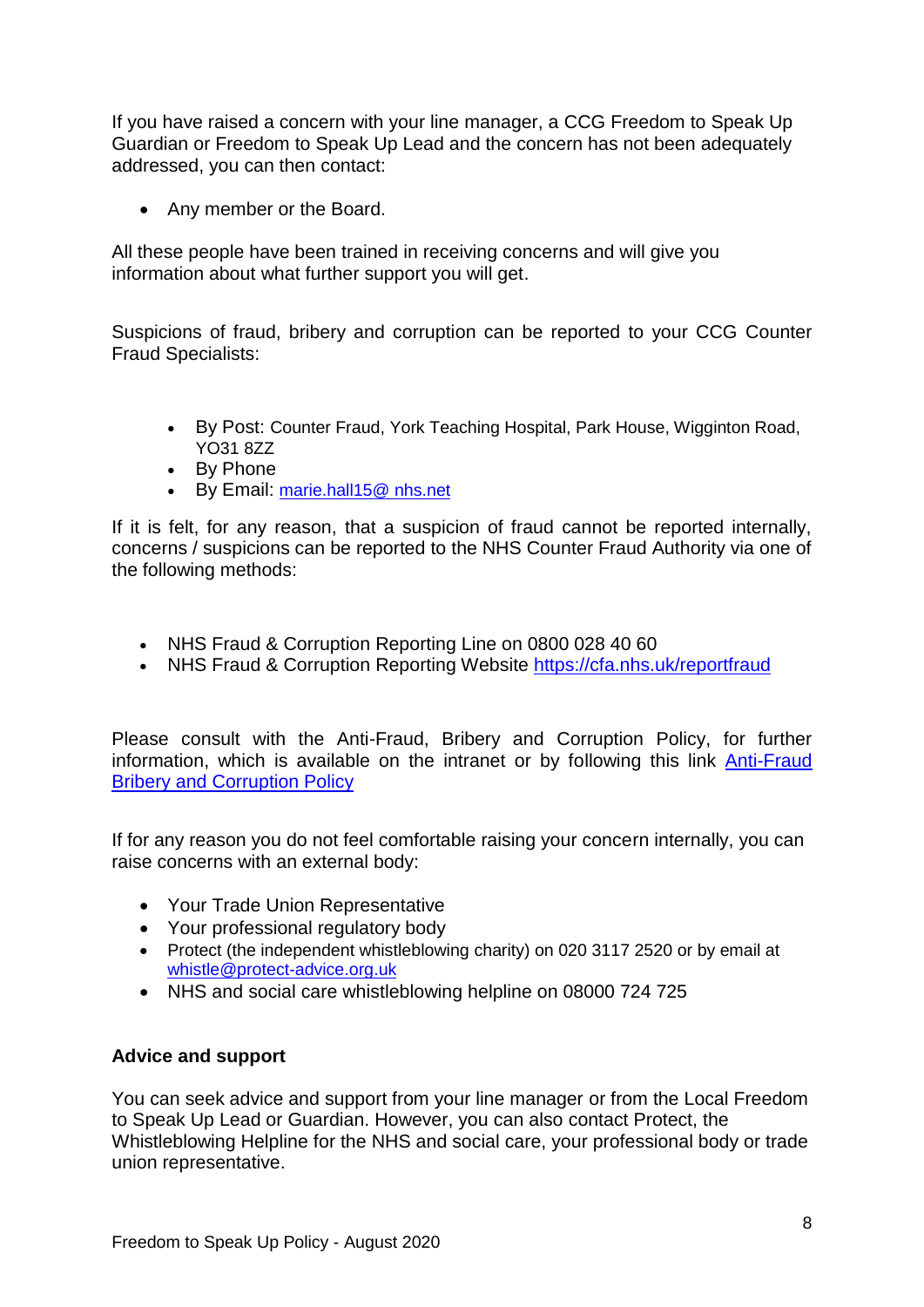#### **How should I raise my concern?**

You can raise your concerns with any of the people listed above in person, by phone or in writing (including email). Whichever route you choose, please be ready to explain as fully as you can the information and circumstances that gave rise to your concern.

#### **What will the CCG do?**

The CCG is committed to the principles of the Freedom to Speak Up review and its vision for raising concerns, and will respond in line with them, see Appendix 1. We are committed to listening to staff, learning lessons and improving patient care. If you raise the concern with a CCG Freedom to Speak Up Lead or Guardian, the concern will be recorded and you will receive an acknowledgement within two working days. The central record will record the date the concern was received, whether you have requested confidentiality, a summary of the concerns and dates when you have been given updates or feedback.

#### **Investigation**

All staff are encouraged in the first instance to raise their concern with their line manager as they are best placed to investigate and take appropriate action. When you raise a concern with a CCG Freedom to Speak Up Lead or Guardian, they will firstly determine with you if your concern is most appropriately actioned under an alternative policy e.g. Grievance, Dignity at Work or Counter Fraud. Where that is the case your concern will be passed to an appropriate individual and managed under that policy.

Where your concern falls within the definition of raising concerns, proportionate investigation will be carried out where appropriate using someone suitably independent (usually from a different part of the organisation) and properly trained – and a conclusion will be reached within a reasonable timescale (which you will be notified of). The investigation will be objective and evidence-based, and will provide a response that focuses on identifying and rectifying any issues, and learning lessons to prevent problems recurring.

If your concern suggests a Serious Incident has occurred, an investigation will be carried out in accordance with the Serious Incident Framework.

Any employment issues (that affect only you and not others) identified during the investigation will be considered separately under the appropriate HR policy.

## **Communicating with you**

You will be treated with respect at all times and will be thanked for raising your concerns. You will have the opportunity to discuss your concerns to ensure they are fully understood. You will be told how long the investigation is expected to take and you will be kept up to date with its progress. Wherever possible, the investigation response will be shared with you (while respecting the confidentiality of others).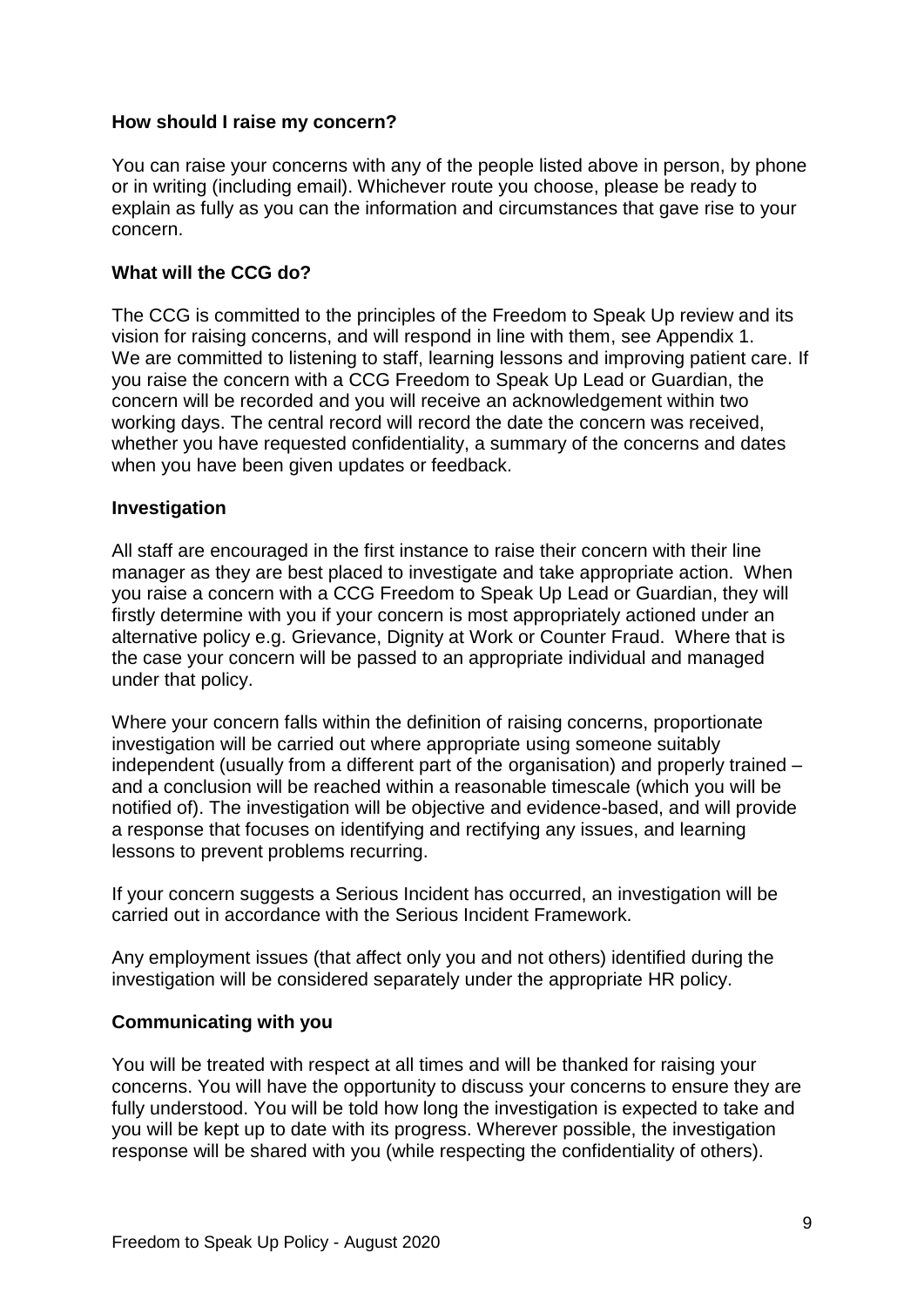#### **How will the CCG learn from your concern?**

The focus of the investigation will be on improving the service the CCG provides. Where it identifies improvements that can be made, they will be tracked to ensure necessary changes are made, and are working effectively. Lessons will be shared with teams across the organisation, or more widely, as appropriate. Where appropriate a brief summary of concerns raised will be shared on the CCG Extranet or Intranet, to share learning. These will be written in a way as to be completely anonymous.

#### **Board oversight and review**

The Board will be given high level information about all concerns raised by our staff through the annual raising concerns report to the Board. In addition an annual review of effectiveness will be undertaken to provide assurance that processes are working. The results of this review will form part of the annual raising concerns report to the Board. The Board supports staff raising concerns and wants you to feel free to speak up.

#### **Raising your concern with an outside body**

Alternatively, you can raise your concern outside the organisation with:

#### **NHS Improvement** for concerns about:

- how NHS trusts and foundation trusts are being run
- other providers with an NHS provider licence
- NHS procurement, choice and competition
- the national tariff

**Care Quality Commission** for quality and safety concerns

**NHS England** for concerns about:

- primary medical services (general practice)
- primary dental services
- primary ophthalmic services
- local pharmaceutical services

#### **Health Education England** for education and training in the NHS

**NHS Protect** for concerns about fraud and corruption.

#### **6 EQUALITY ANALYSIS**

This Policy has been assessed for its impact upon equality. Leeds CCG is committed to ensuring that the way that we provide services and the way we recruit and treat staff reflects individual needs, promotes equality and does not discriminate unfairly against any particular individual or group.

#### **7 CONSULTATION AND REVIEW PROCESS**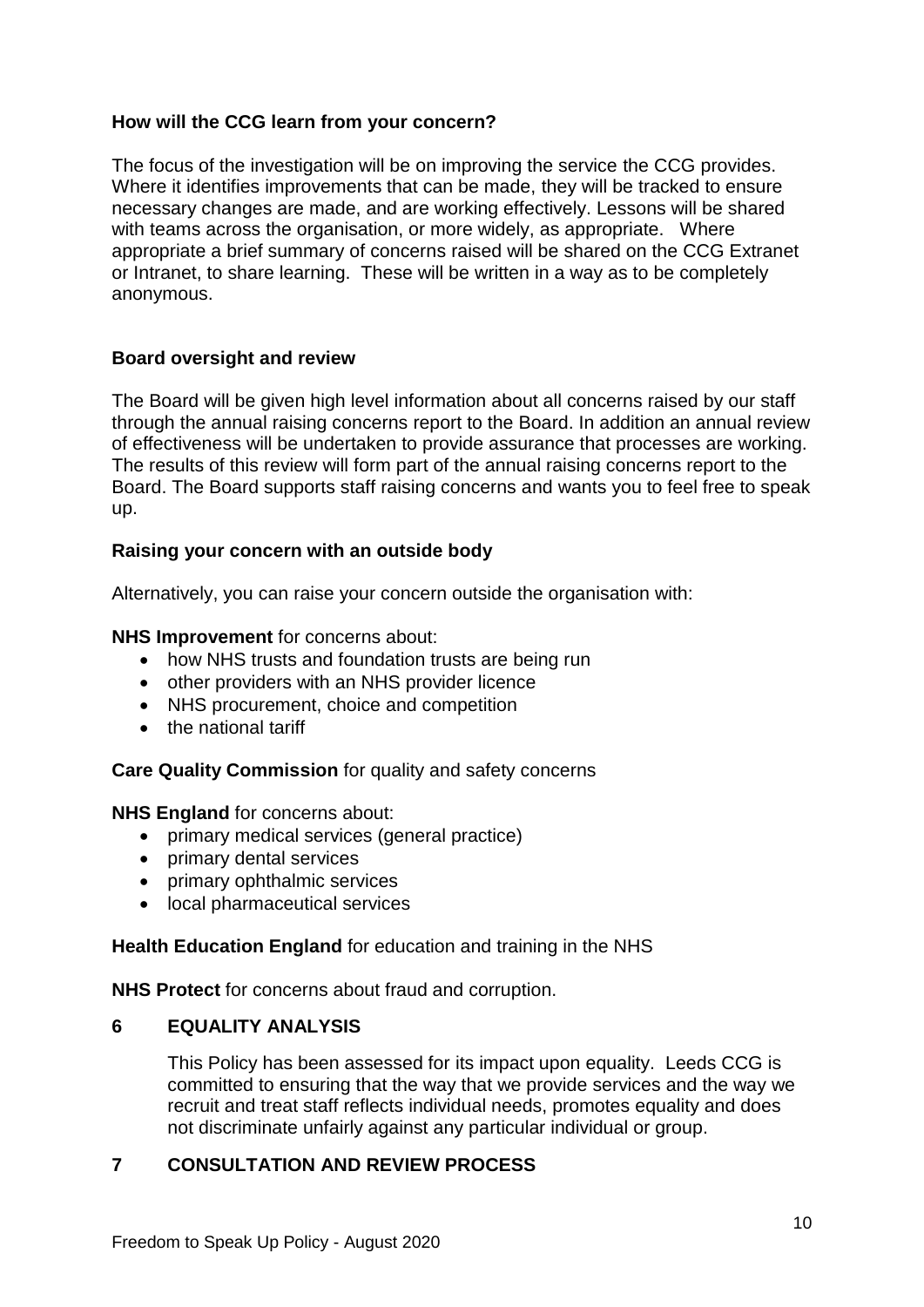This Policy has been reviewed in line with CCG best practice in partnership with Staff Side. It has then been reviewed by the Workforce & Diversity Group and the Executive Management Team and formally endorsed by the Remuneration and Nominations Committee.

## **8 STANDARDS/KEY PERFORMANCE INDICATORS**

See Section 9 below for monitoring arrangements.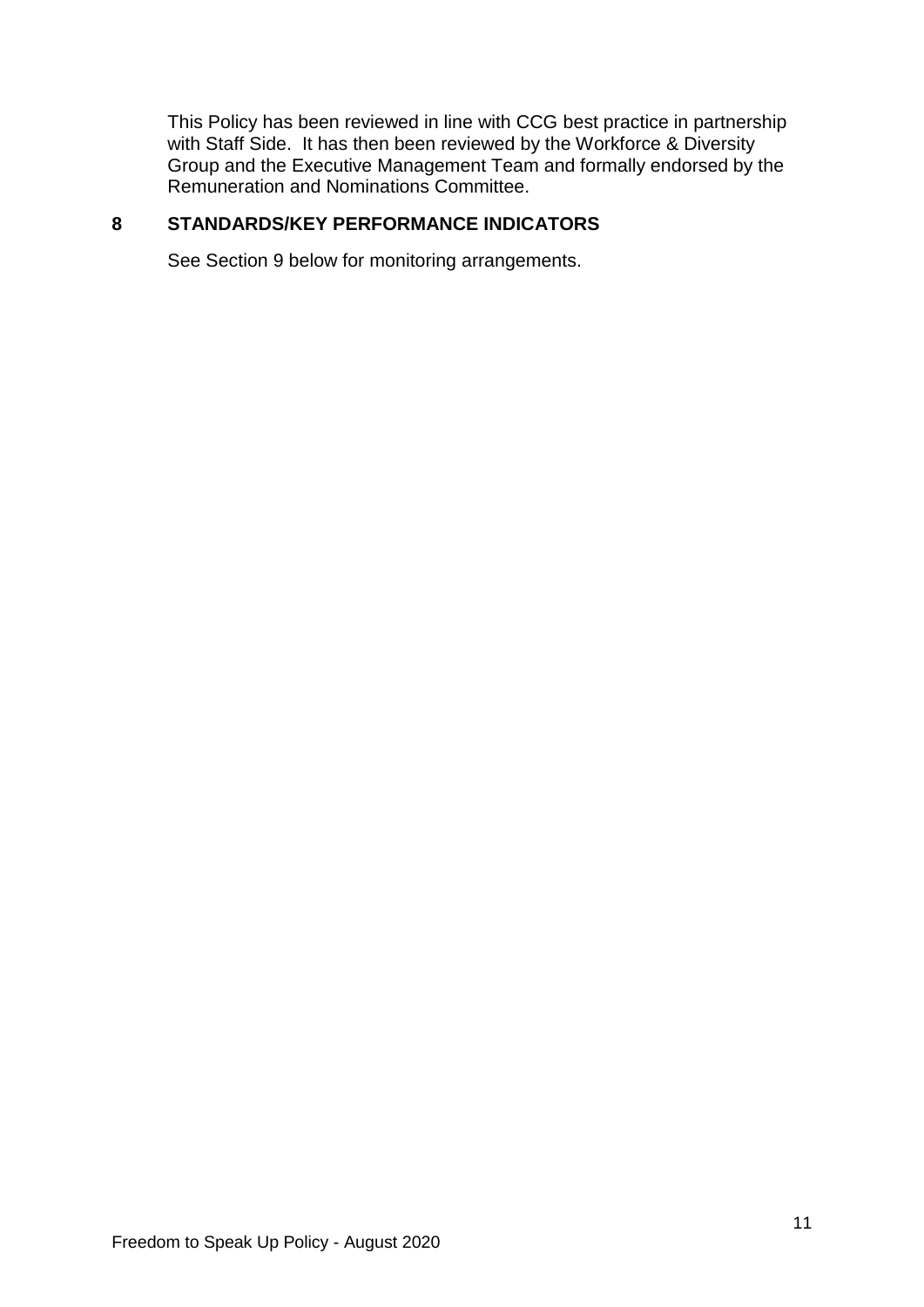# **9. MONITORING COMPLIANCE AND EFFECTIVENESS**

This section, using the template below, must include details of how compliance and effectiveness of implementation of the policy will be monitored. This will include monitoring for any adverse impact on different groups. This should include the role of the Policy Lead and overseeing governance group in reviewing assurance.

| Policy element to be<br>monitored                | Standards/<br><b>Performance</b><br>indicators | <b>Process for</b><br>monitoring     | Individual or<br>group<br>responsible for<br>monitoring                                                                                                         | <b>Frequency</b><br><b>or</b><br>monitoring | <b>Responsible</b><br>individual or<br>group for<br>development<br>of action plan                          | <b>Responsible</b><br>group for review<br>of assurance<br>reports and<br>oversight of<br>action plan |
|--------------------------------------------------|------------------------------------------------|--------------------------------------|-----------------------------------------------------------------------------------------------------------------------------------------------------------------|---------------------------------------------|------------------------------------------------------------------------------------------------------------|------------------------------------------------------------------------------------------------------|
| Concerns are managed<br>as defined in the policy | All concerns are<br>appropriately<br>managed   | Annual review of<br>effectiveness    | Local Freedom to<br>Speak up<br>Guardians                                                                                                                       | Annually                                    | Local Freedom<br>to Speak up<br><b>Guardians</b>                                                           | The Board                                                                                            |
| Concerns are managed<br>as defined in the policy | All concerns are<br>appropriately<br>managed   | Quarterly<br>performance<br>meetings | Local Freedom to<br>Speak up<br>Guardians and<br>Director of<br>Organisational<br><b>Effectiveness</b><br>(delegated to the<br><b>Head of People</b><br>and OD) | Quarterly                                   | Director of<br>Organisational<br><b>Effectiveness</b><br>(delegated to<br>the Head of<br>People and<br>OD) | Local Freedom to<br>Speak up<br><b>Guardians</b>                                                     |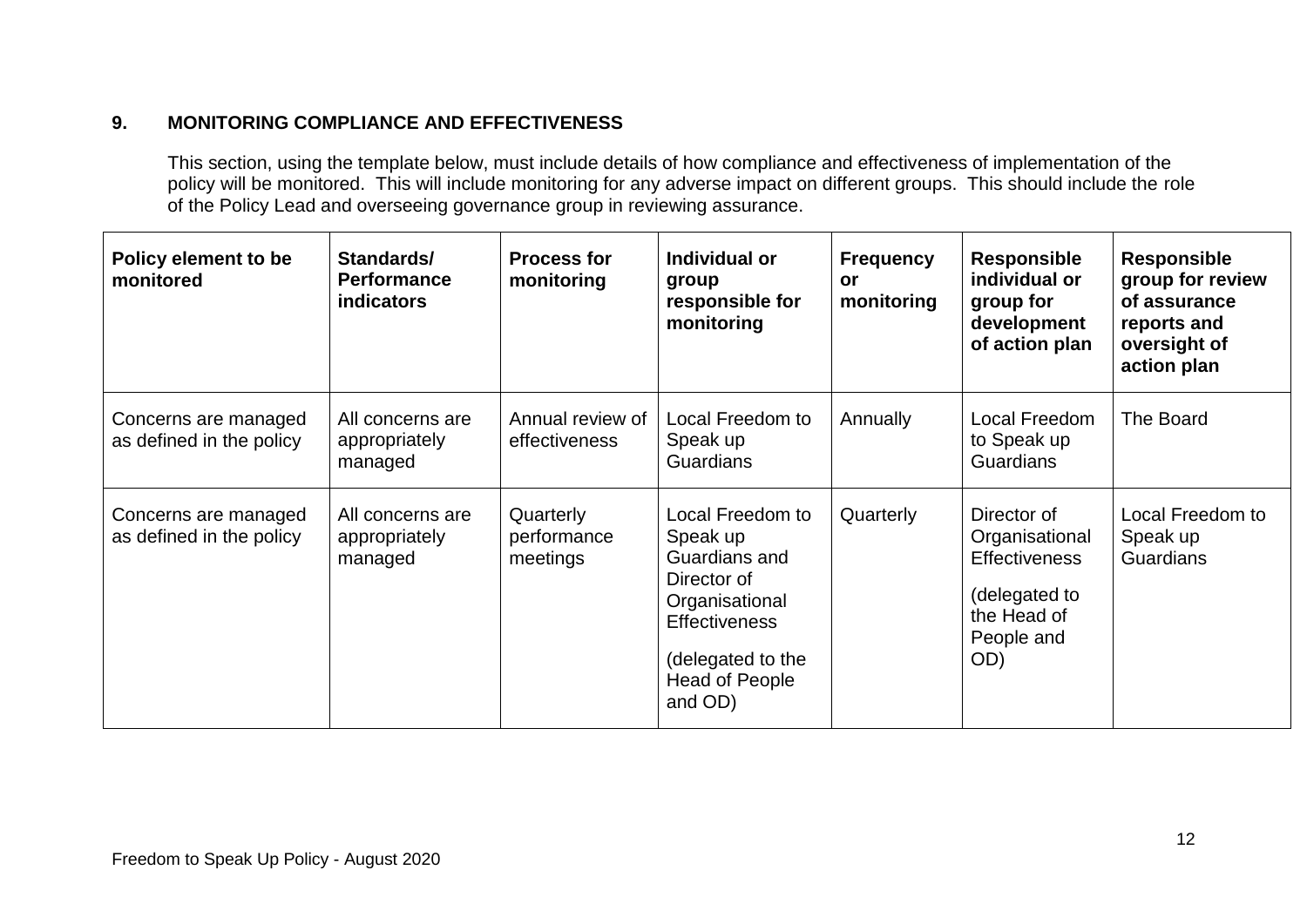#### **Appendix 1 - A vision for raising concerns in the NHS**

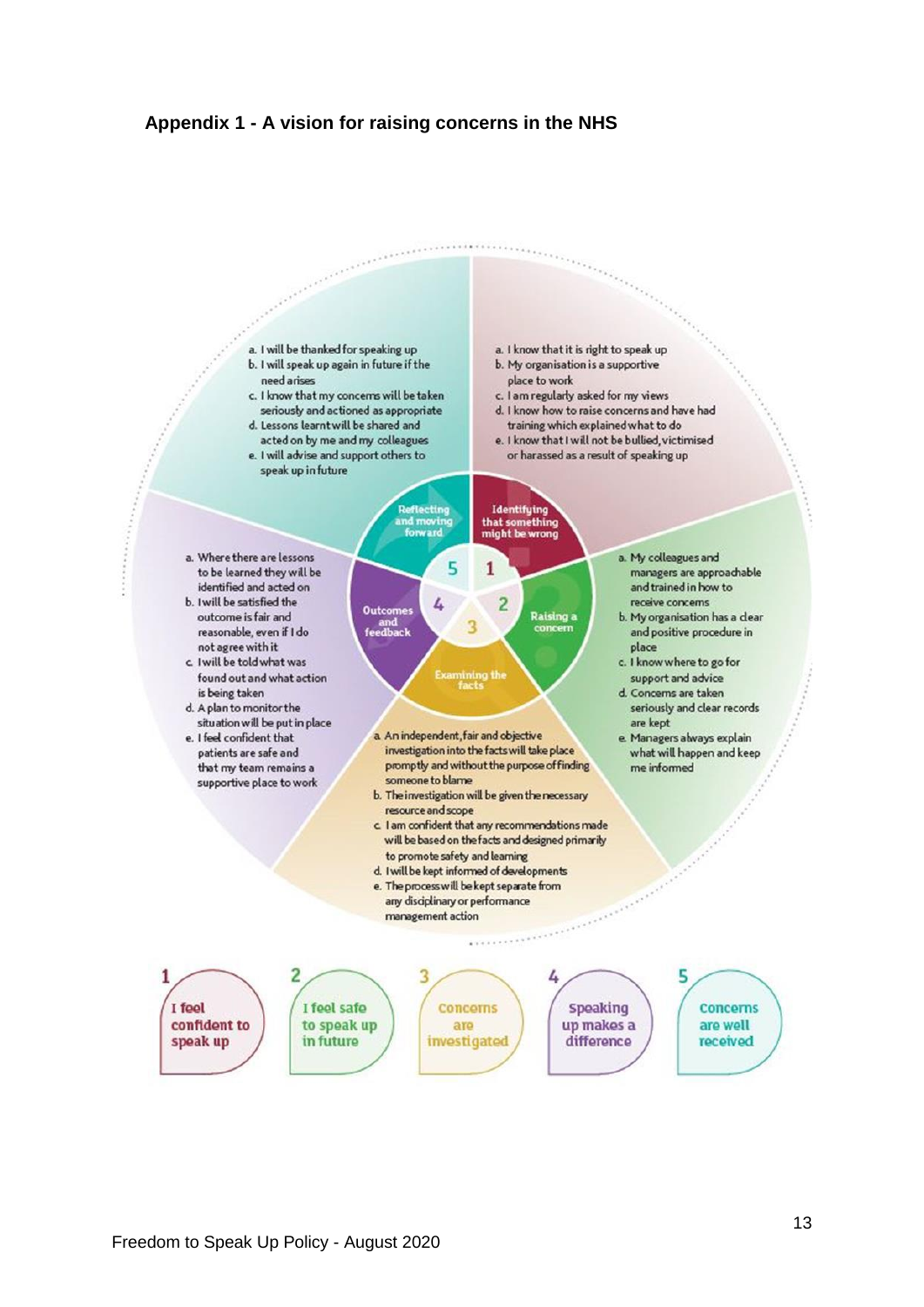#### **Equality Impact Assessment**

| Title of policy                                        | Freedom to Speak Up Policy |  |
|--------------------------------------------------------|----------------------------|--|
| Names and roles of people completing the<br>assessment | Ian Corbishley HR Manager  |  |
| Date assessment completed                              | 12/09/20                   |  |

| 1. Outline                              |                                                                                                                                                                                                                                                                                                      |
|-----------------------------------------|------------------------------------------------------------------------------------------------------------------------------------------------------------------------------------------------------------------------------------------------------------------------------------------------------|
| Give a brief summary of<br>the policy   | This policy makes provision for workers to raise concerns<br>they may have relating to NHS service issues safely, at the<br>earliest opportunity and in the right way. There is a clear<br>procedure to assist workers on how to voice concerns so<br>they can be addressed quickly and efficiently. |
| What outcomes do you<br>want to achieve | Staff to understand the procedure to raise concerns and feel<br>comfortable in doing this. Concerns to be addressed<br>promptly.                                                                                                                                                                     |

#### **2.Analysis of impact**

This is the core of the assessment, using the information above detail the actual or likely impact on protected groups, with consideration of the general duty to;

eliminate unlawful discrimination; advance equality of opportunity; foster good relations

|                   | likely<br>there<br><b>Are</b><br>any<br>impacts?<br>Are any groups going to be<br>affected differently?<br>Please describe. | Are these<br>negative<br>or<br>positive? | What action will be taken<br>to address any negative<br>enhance<br>impacts or<br>positive ones? |
|-------------------|-----------------------------------------------------------------------------------------------------------------------------|------------------------------------------|-------------------------------------------------------------------------------------------------|
| Age               | No.                                                                                                                         |                                          |                                                                                                 |
| <b>Carers</b>     | <b>No</b>                                                                                                                   |                                          |                                                                                                 |
| <b>Disability</b> | <b>No</b>                                                                                                                   |                                          |                                                                                                 |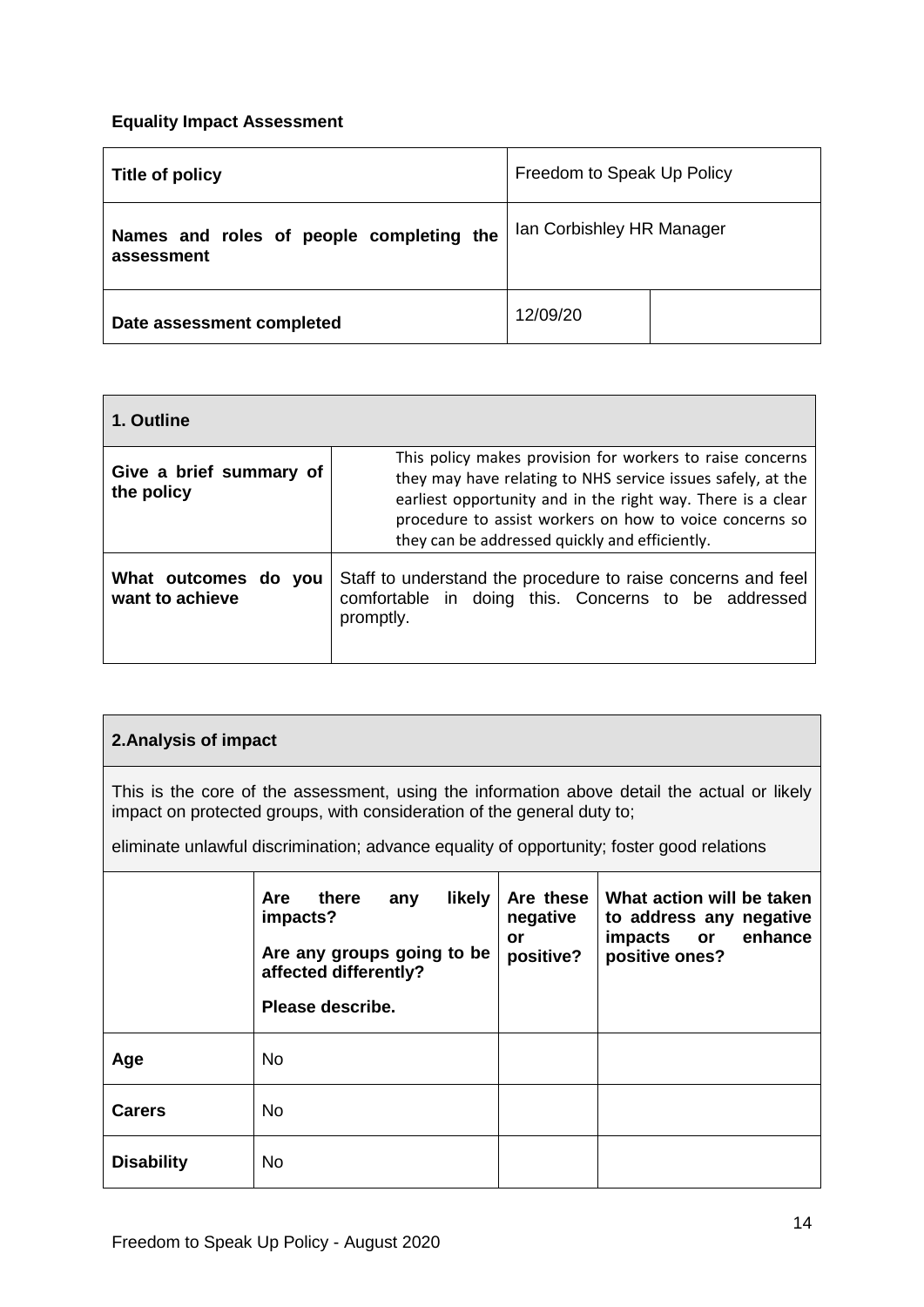| <b>Sex</b>                                                                                                                                                                                                                                                                                                                                                                                                                                                                                                                                                                                | No        |  |  |
|-------------------------------------------------------------------------------------------------------------------------------------------------------------------------------------------------------------------------------------------------------------------------------------------------------------------------------------------------------------------------------------------------------------------------------------------------------------------------------------------------------------------------------------------------------------------------------------------|-----------|--|--|
| Race                                                                                                                                                                                                                                                                                                                                                                                                                                                                                                                                                                                      | <b>No</b> |  |  |
| <b>Religion</b><br>or<br>belief                                                                                                                                                                                                                                                                                                                                                                                                                                                                                                                                                           | <b>No</b> |  |  |
| <b>Sexual</b><br>orientation                                                                                                                                                                                                                                                                                                                                                                                                                                                                                                                                                              | <b>No</b> |  |  |
| Gender<br>reassignment                                                                                                                                                                                                                                                                                                                                                                                                                                                                                                                                                                    | No        |  |  |
| Pregnancy<br>and<br>maternity                                                                                                                                                                                                                                                                                                                                                                                                                                                                                                                                                             | No        |  |  |
| <b>Marriage</b><br>and<br>civil partnership                                                                                                                                                                                                                                                                                                                                                                                                                                                                                                                                               | No        |  |  |
| <b>Other</b><br>relevant<br>group                                                                                                                                                                                                                                                                                                                                                                                                                                                                                                                                                         | <b>No</b> |  |  |
|                                                                                                                                                                                                                                                                                                                                                                                                                                                                                                                                                                                           |           |  |  |
| No anticipated positive or negative impact on any<br>equality group. The policy is applicable to all<br>employees and adheres to the NHS Litigation<br>If any negative/positive impacts<br>Authority Standards, statutory requirements and<br>were identified are they valid, legal<br>best practice. The policy makes all reasonable<br>and/or justifiable?<br>provision to ensure equality of access to all<br>Please detail.<br>employees. There are no statements, conditions or<br>requirements that disadvantage any particular group<br>of people with a protected characteristic. |           |  |  |

| 4. Monitoring, Review and Publication |                                                                                                                                                                                                          |                     |          |  |
|---------------------------------------|----------------------------------------------------------------------------------------------------------------------------------------------------------------------------------------------------------|---------------------|----------|--|
| your actions                          | <b>How will you review/monitor</b> Concerns can be monitored against the protected groups<br>the impact and effectiveness of $\vert$ to check if there are any trends and take action as<br>appropriate. |                     |          |  |
| <b>Lead Officer</b>                   | lan Corbishley                                                                                                                                                                                           | <b>Review date:</b> | 12/09/20 |  |